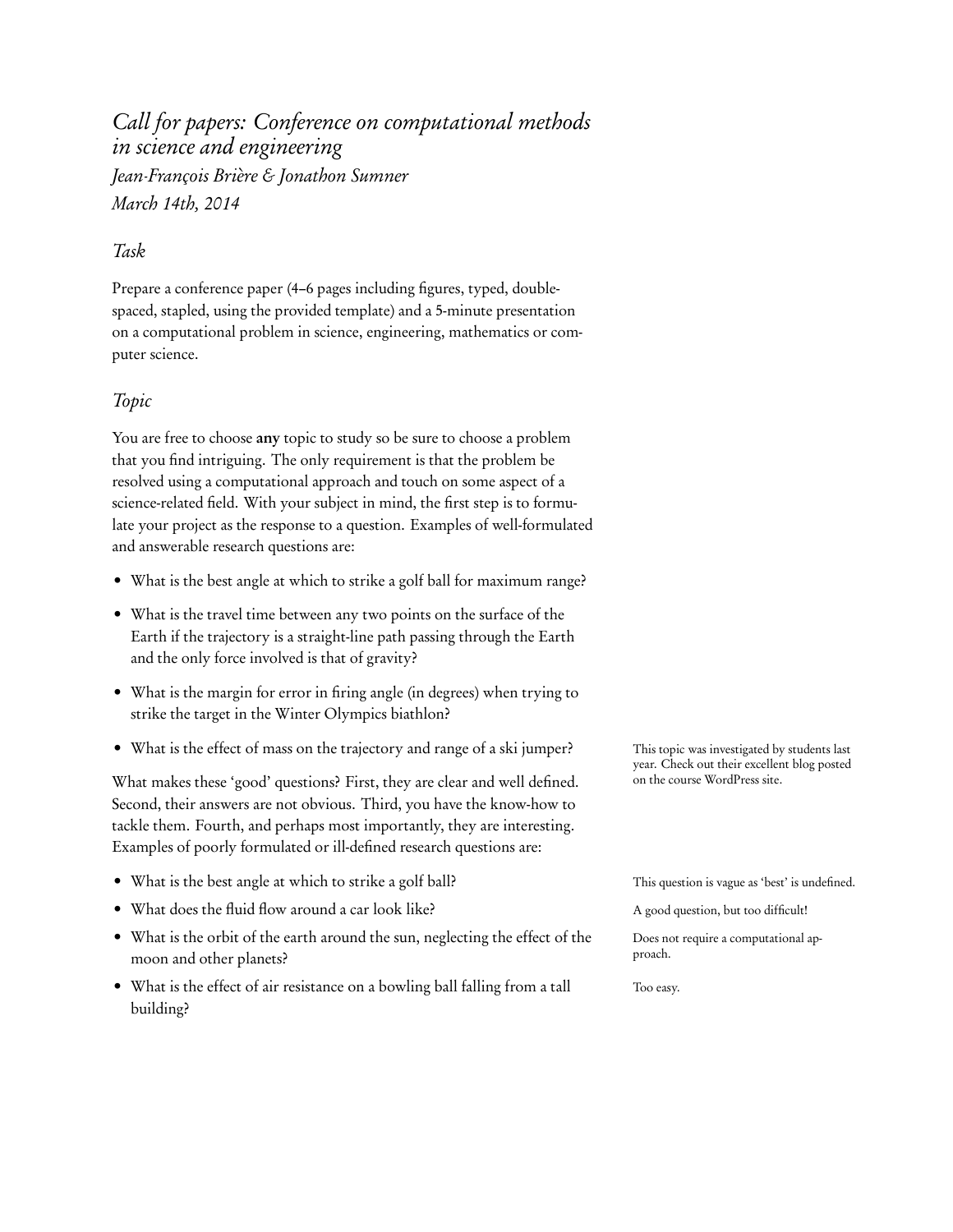#### Context, audience and genre

The context for the final paper and presentation will be that of an undergraduate, multi-disciplinary academic conference. As such, you are writing for an audience with a very technical background (i.e. your peers) but not necessarily with any specific knowledge of the topic you will discuss. Seen in this light, your paper should be both *informative* (in that you will present new information to the reader) and analytical (in that it will have a significant technical content).

Conference papers are a genre unto themselves. They are generally much shorter than a full research article and less formal. Nonetheless, it is important that you provide *context* for your question (*i.e.* why it's interesting), the relevant theory, a description of any models (why they are needed, when they are valid, and their expected accuracy), the computational approach, a validation of your model, and analysis of results. Remember, your audience will be skeptical; you must present not only an answer to your question, but also a convincing argument as to the validity of your answer.

#### Writing and feedback

A fundamental part of academic discourse is the peer-review process which involves critique and rebuttal. For example, if a researcher wishes to present their work at a conference, they are generally required to submit a draft of their manuscript for peer review. Reviewers provide a critique of the paper to which the researcher must respond before the work can be accepted.

We will provide feedback to one another using a similar, but consider- Note: While you will only be required ably more relaxed, process streamlined through the use of a blog. The class will be divided into workgroups consisting of four teams. A blog site will be created for each workgroup with a link posted on the main course blog. The topic of each blog post and its due date are given below:

- Blog post 1: Introduction to topic of choice, statement of research question, Due date: March 26th summary of literature search.
- Critique and response 1: Individual critique on the proposed research ques- Due date: April 2nd tions of (at least) two other groups (using Reply button). Team response to all criticisms directed at your project.
- Blog post 2: Revised research question. Summary of research methods: Due date: April 9th overview of relevant theory, description of models and numerical techniques.
- Critique and response 2: Individual critique on the proposed methods of Due date: April 16th (at least) two other groups (using Reply button). Team response to all criticisms directed at your project.
- Blog post 3: Revised research methods. Presentation of test cases, possibly Due date: April 23rd with preliminary results of code testing and/or calibration.

to give feedback to teams within your workgroup, you are still encouraged to consult and participate in the other workgroups.

2